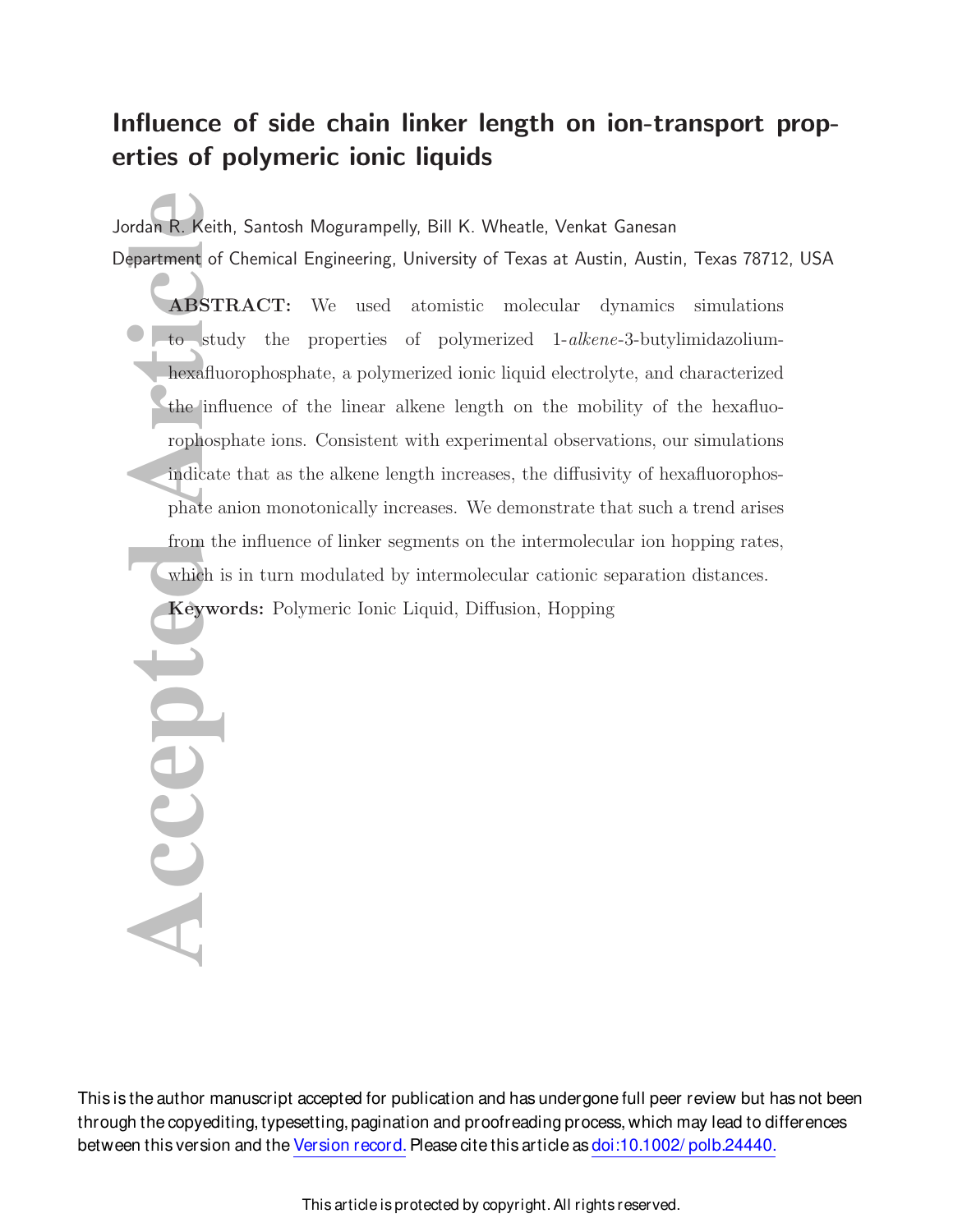Lithium-ion batteries continue to be a popular thrust of research for portable power storage and energy solutions.<sup>1–3</sup> A particular focus of the efforts in this context has been on the design of polymer materials which can simultaneously provide the mechanical strength and charge transport properties desired in electrolytes for such applications. $4-7$  However, liquid and neutral-polymer electrolyte materials consisting of simultaneously mobile anions and cations exhibit performance-hampering charge polarization as a result of the coordinated diffusion of counterions and subsequent buildup of anions near the anode.<sup>8–10</sup> In such a context, single-ion conductors (SICs), representing materials in which either the anions or cations are covalently attached to a macromolecule of low mobility, have been proposed as a solution. In such materials, the coordinated diffusion of the ion pairs is significantly reduced, and as a result, the charge polarization effects are virtually eliminated, resulting in transference numbers close to unity.<sup>11–15</sup>

re design of pory<br>
and charge trans<br>
quid and neutra<br>
and cations exhibitions<br>
flusion of count<br>
intext, single-ion<br>
tions are coval<br>
a solution. In<br>
duced, and as a<br>
ansference num<br>
Ionic liquids (<br>
ew of their excel<br>
y w Ionic liquids (ILs) are a class of materials which have attracted significant attention in view of their excellent chemical stability, low volatility and toxicity, and desirable compatibility with various polar and ionic media.16–18 Due to such features, polymerized ionic liquids (polyILs) have emerged as popular SIC materials. Such efforts were pioneered by Ohno and Ito's work on polymerizing imidazolium and sulfonamide salts.<sup>19</sup> Subsequent work by Ohno demonstrated that improvements could be made on the conductivity by swapping the anionic and cationic moieties, and by doping the polyILs with salts containing plasticizing ions.<sup>20</sup> Comprehensive reviews have summarized the progress made since then for polyILs as polyelectrolyte materials for batteries and other applications,  $2^{1,22}$  and we refer the interested reader to such sources for a discussion of the accompanying developments.

A number of different physicochemical parameters have been examined to understand (and optimize) the transport properties of polyILs.<sup>23–25</sup> The motivation for the present study comes from a set of (superficially) conflicting experimental reports pertaining to the influence of the length of the side chain of ILs upon the transport properties of polyILs. Specifically, for polymerized 1-vinyl-3-alkylimidazolium, Salas-de la Cruz and coworkers reported a decrease in conductivity with increasing length of the Group 1 alkyl side chain in Figure  $1.^{26}$  In contrast, Choi and coworkers reported increasing ionic conductivity with increasing Group 2 alkyl length (Figure 1) for a similar imidazolium-based polyIL.<sup>27,28</sup> Together, such observa-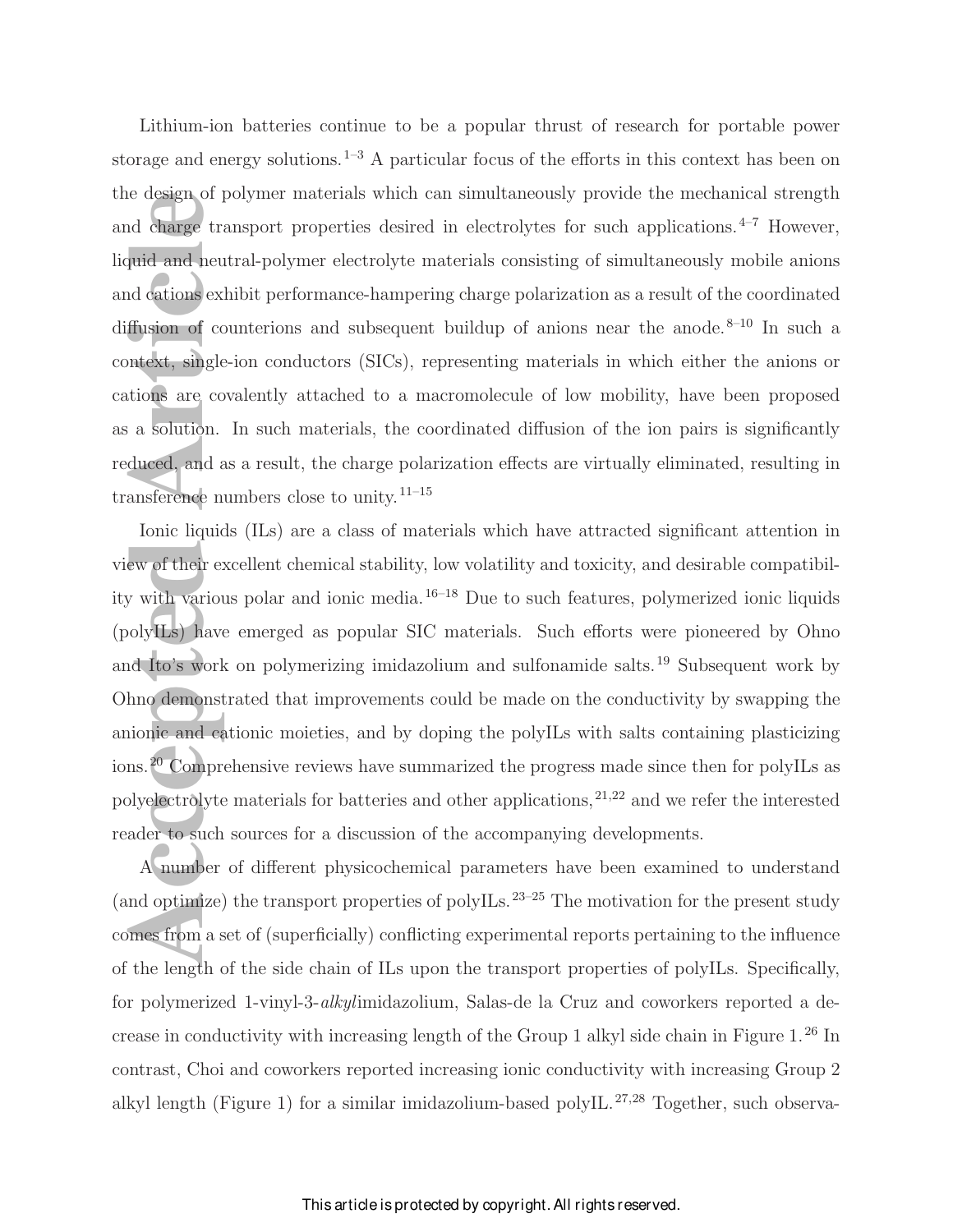

Figure 1: Schematic of polymer used in this study. Groups are color-coded and alkyl segments are numbered for reference in body text. \*Terminated on left with H and right with  $CH<sub>3</sub>$ 

tions have raised the question,<sup>29</sup> "what are the mechanisms underlying the influence of the linker side-chain length on the transport properties of polyILs?"

**Access**<br> **Access**<br> **Access**<br> **Access**<br> **Access**<br> **Access**<br> **Access**<br> **Access**<br> **Access**<br> **Access**<br> **Access**<br> **Access**<br> **Access**<br> **Access**<br> **Access**<br> **Access**<br> **Access**<br> **Access**<br> **Access**<br> **Access**<br> **Access**<br> **Access**<br> **A** In the present communication, we report the results of atomistic computer simulations which were used to study the structure and mechanisms underlying the effect of Group-2-linker length  $(l)$  on the transport of non-polymerized ions (Figure 1). We quantify the structural organization in such systems through the radial distributions and the average intermolecular separation between cationic groups. Inspired by our recent findings in the context of ion transport mechanisms in polyILs,  $30$  we employ an analysis tool for identifying ionic association/dissociation processes to elucidate the connection between the interchain ion-hopping mechanism and the  $\overline{PF}_6^-$  diffusion, and thereby identify the origins underlying the influence of side chain linker length.

In a recent article, we studied the transport properties of  $PF_6^-$  counterions in poly(1butyl-3-vinylimidazolium) electrolyte membranes (which corresponds to the case of  $l = 0$ in our notation of Figure 1).<sup>30</sup> In such a context, we employed the force field parameters originating from Jorgensen's optimized potentials for liquid simulations-all atom (OPLS-AA) force field,<sup>31</sup> modified by Sambasivarao et. al.<sup>32</sup> for use in ionic liquids. Additionally, Mogurampelly et. al. developed intramolecular parameters for the bond, angle, and dihedral interactions of the polyethylene backbone.<sup>30</sup> We adopted those parameters in the present study, while incorporating additional parameters for the linker atoms. Tables S1-S7 of the Supporting Information provide a complete list of these parameters, and section I.B describes the development of the force field parameters in additional detail. Quantum chemistry calculations were employed to obtain the charge distribution for the monomers. The software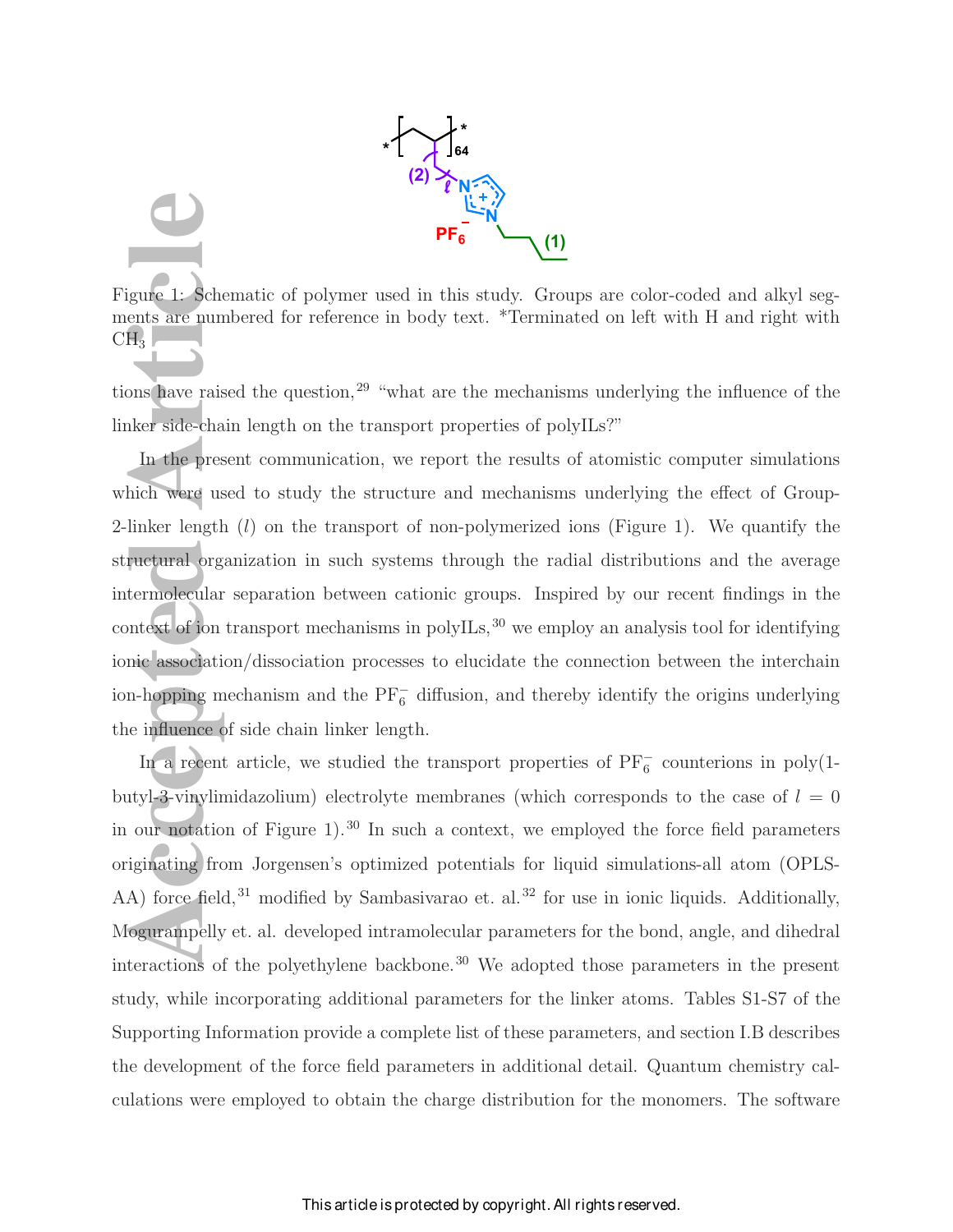package Gaussian 09 was used to optimize the monomers and to map the electrostatic potential using the B3LYP functional with the 6-311 $G(d,p)$  basis set.<sup>33</sup> The antechamber tool was used to collect the partial charge of each atom.<sup>34,35</sup>

Atomistic sim<br> **Atomistic sim**<br> **Atomistic sim**<br> **Atomistic sim**<br> **Atomistic sim**<br> **Atomistic sim**<br> **Atomistic sim**<br> **Accepted Article**<br> **Panarticle**<br> **Panarticle**<br> **Panartic Supporting**<br> **Examplement Scription of the<br>
<b>W** Atomistic simulations were carried out using LAMMPS software.<sup>36</sup> The polymers were constructed and packed randomly into a simulation box containing eight polyILs of 64 monomers each, along with  $512$  PF $_6^-$  counterions.<sup>37</sup> Simulations in the present work evaluate Coulombic interactions for particles within 10  $\AA$  using a direct sum, and using the particle-particle particle-mesh solver with a tolerance of  $1 \times 10^{-5}$  outside of that cutoff.<sup>38,39</sup> Lennard-Jones intermolecular interactions were evaluated with the same cutoff, while employing tail corrections. Simulations in the present work were conducted in the NPT ensemble, adjusting temperature every  $0.1$  ps and pressure every 1 ps using a Nosé-Hoover thermostat and Parrinello-Rahman barostat, with periodic boundary conditions and fixed linear momentum.<sup>40–43</sup> All simulations were conducted with a timestep of 1 fs. Section I.D of the Supporting Information details the above simulation procedure, along with a complete description of the initialization and equilibration procedures.

We begin our discussion of results by presenting the focal result of this article; namely, the diffusivity of  $PF_6^-$  ions as a function of linker size  $(2(a))$  and temperature (Figure 2(b)). The mean squared displacement (MSD) of such  $\overline{PF}_6^-$  ions were used to determine their diffusivity through the Einstein relation:

$$
D = \lim_{t \to \infty} \frac{1}{6t} \left\langle \left( \mathbf{r}(t) - \mathbf{r}(0) \right)^2 \right\rangle,\tag{1}
$$

where  $\mathbf{r}(t)$  denotes the position of PF<sub>6</sub> ions at time t. The results for the mean-squared displacements of the ions and the slopes of a power law fit to such results are presented in section II.A of the Supporting Information. From the results displayed in Figure 2(a) at a specified temperature, diffusivity is seen to increase as the linker length increases, matching the experimental results of Choi and coworkers. $27,28$ 

Structural characteristics such as aggregate sizes and scattering profile have been widely used in prior studies to understand the mechanisms underlying transport phenomena in polymer electrolyte and SIC systems.15,46–51,51,52 Figure 3 displays the radial distribution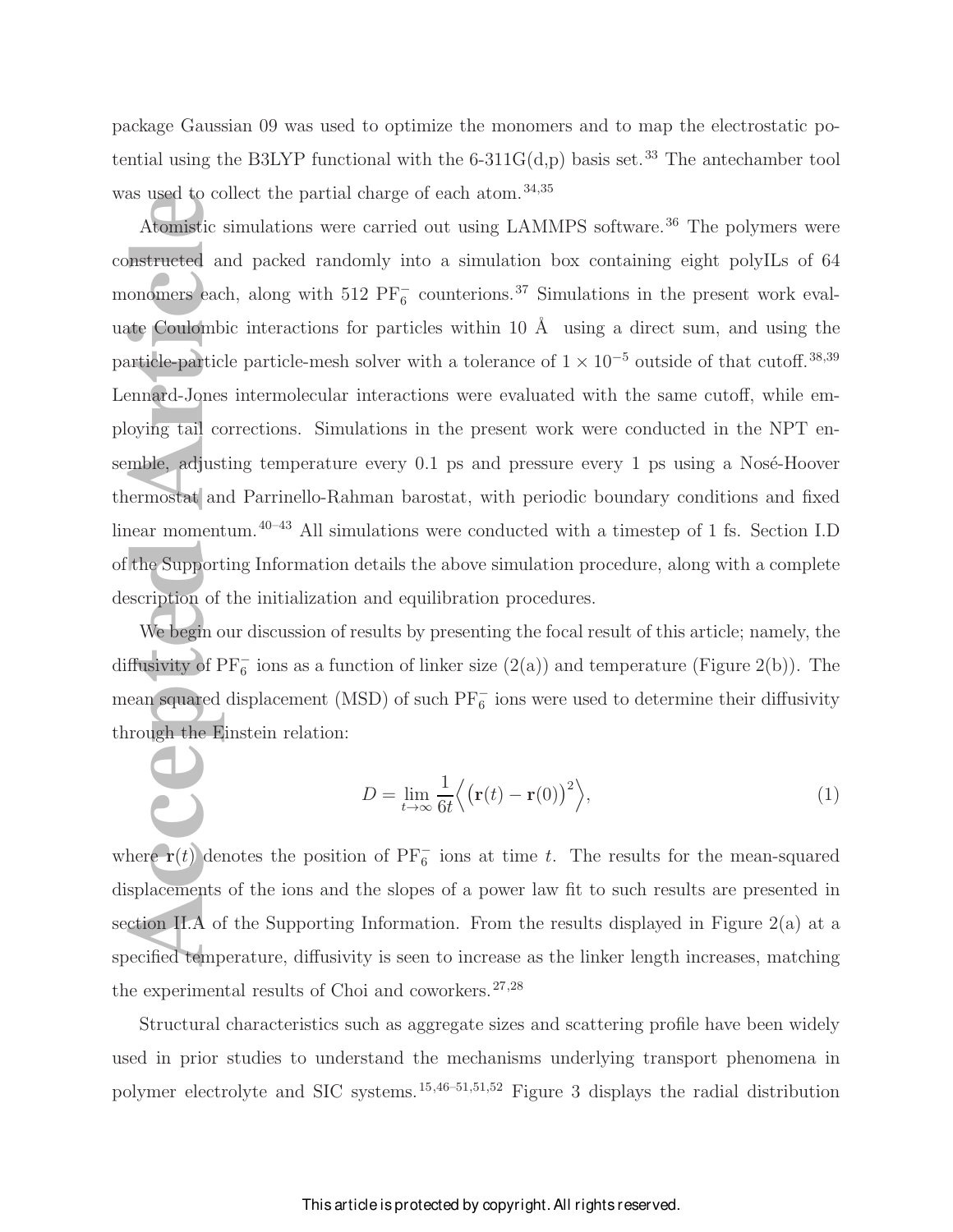

Figure 2: (a) Diffusivity as a function of linker length l (b) Diffusivity as a function of inverse temperature for polyILs of different linker sizes l. The lines represent a guide to the eye.

**Access 10**  $\frac{2}{\sqrt{2}}$  10<sup>3</sup><br> **Access 10**<sup>3</sup><br> **Access 10**<sup>4</sup><br> **Access 10**<sup>4</sup><br> **Access 10**<sup>4</sup><br> **Access 10**<sup>4</sup><br> **Access 10**<sup>4</sup><br> **Access 10**<sup>4</sup><br> **Access 10**<sup>4</sup><br> **Access 10**<sup>4</sup><br> **Access 10**<sup>4</sup><br> **Access 10**<sup>4</sup><br> **Access 10**<sup>4</sup> functions,  $q(r)$ , for the anion-cation pairs for the systems considered in the present article. Specifically, the cation is represented by the center of mass of imidazolium-ring atoms owing to the dominant share of positive charge, while the anion is represented by its full center of mass. The strongest electrostatic interactions exist between  $\overline{PF}^-_6$  and these atoms, justifying their incorporation into the cationic center of mass. A sharp and consistent peak is seen for all linker sizes at an interionic distance of  $5.5$  Å. This suggests that the cation-anion local structure (with respect to the distance characterizing the first peak) is not influenced by the size of the linker groups in the polyIL. However, the most notable difference can be found in the intensity of the first peak, which is seen to increase monotonically with the size of the linker. Such trends are indicative of a stronger interaction between the cation and anion for larger linker sizes, and can be understood to be a result of the weaker impact of backbone related constraints hindering the ion pair coordinations.

A second peak is seen in  $g(r)$  at a distance of 12.5 Å for  $l = 4$  and 6, but is seen to be shifted to 11-11.5 Å for  $l = 2$ . Such trends are consistent with our results for  $l = 0$  reported in Mogurampelly et al.,  $30$  wherein it was shown that relative to pure (non-polymerized) IL, the polymerization of the IL leads to a closer cation-anion second peak. It may be envisioned that systems with longer linker chains exhibit a behavior closer to non-polymerized ILs due to the accompanying reduction in backbone-related constraints. The extent of sec-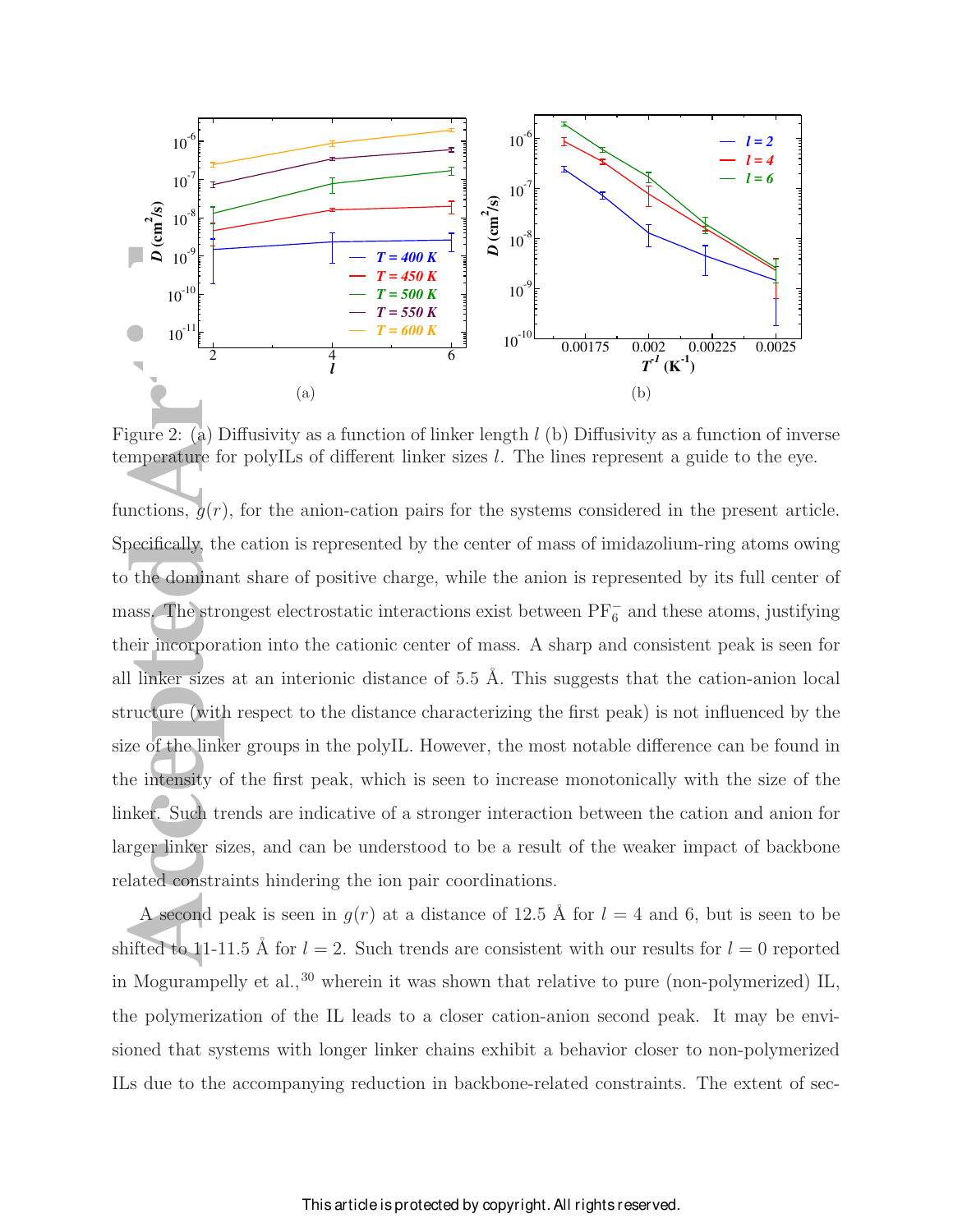

Figure 3: Radial distribution function of cation-anion coordination at 500 K.

ond coordination shell and corresponding peak value may indicate slightly increased ionic displacements with linker length. However, since the first peak is stronger, it is not clear whether the combined structural features revealed by  $g(r)$  could explain the effect of linker length on ionic diffusivities. Overall, the above results indicate that, at the level of equilibrium cation-anion coordination behaviors, there are no specific signatures which rationalize the enhanced  $\text{PF}_6^-$  diffusivities observed for longer linker systems.

Figure 3:<br>
He Coordination<br>
Superior Splacements with<br>
the there the combing the only only in the combined PF and the splace of the combined PF and the splace of the splace of the splace of the splace of the splace of the In a recent work from our group,  $30$  we used atomistic-molecular-dynamics simulations to demonstrate that ion transport in polyILs occur through a mechanism involving intraand inter-molecular ion hopping through the formation and breaking of ion-associations. As a consequence, the ion mobilities in polyILs were shown to be inversely correlated to the average lifetimes of the cation-anion associations. Such results were shown to be in contrast with the behavior in pure ILs, wherein the structural relaxation times served as the critical parameter underlying ion mobilities.<sup>30,53,54</sup> Motivated by such earlier findings, in the present work, we sought to characterize whether the linker-size-dependent ion diffusivities are correlated to the respective average lifetimes of the ion associations, and if so, the manner by which the linker size influences the latter time scales.

In the context of polyILs, we previously showed that the continuous time autocorrelation function (defined below) and the associated time scales were the relevant quantities which tracked the ion diffusivities.<sup>30</sup> Such a correlation function was proposed by Chandra,<sup>55</sup> and invokes an "association" variable  $h(t)$ , which has a value of unity when a pair of ions is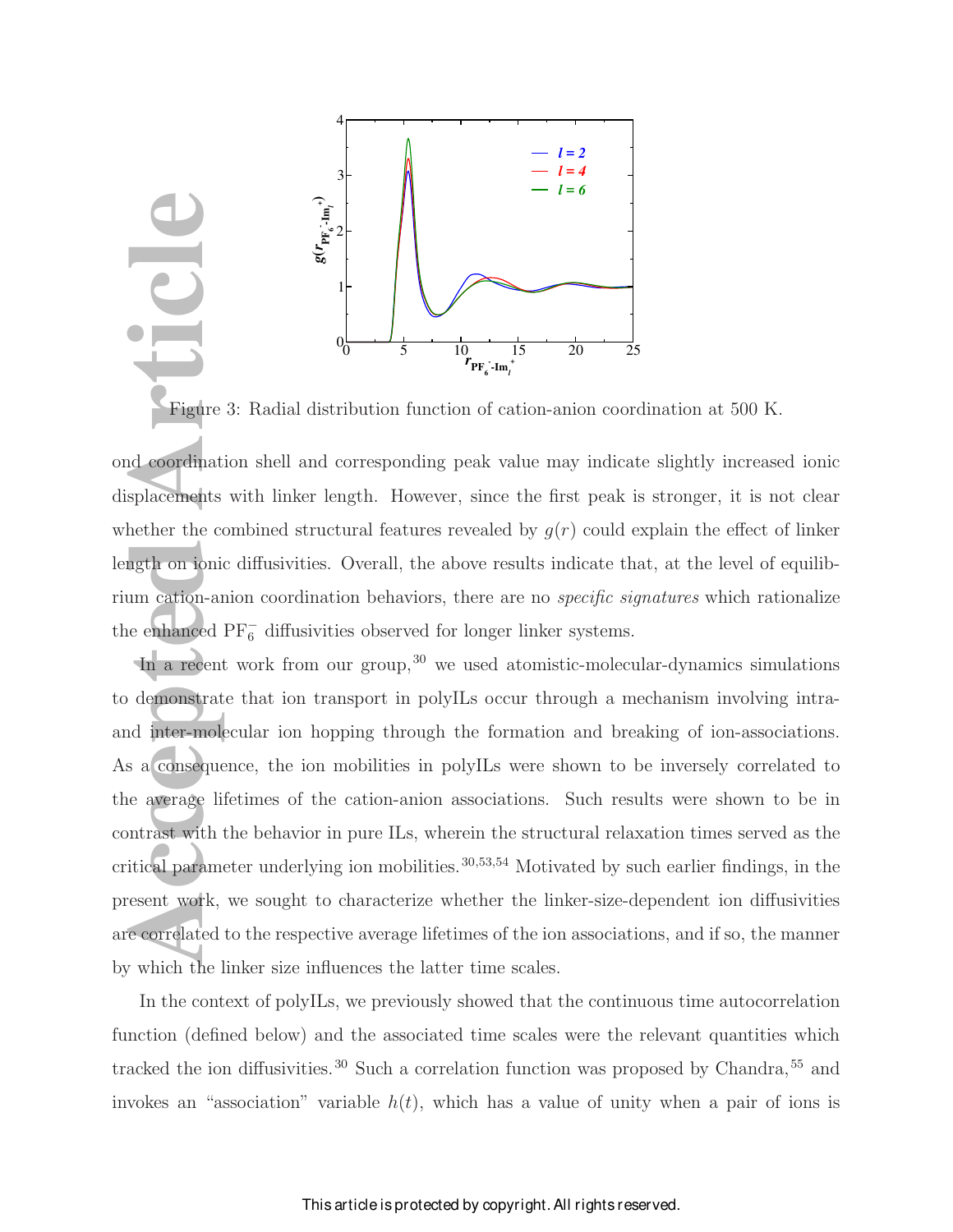within a cutoff distance (chosen as  $6.5 \text{ Å}$  in our work based on the coordination behavior between the ions), and is null otherwise.<sup>30</sup> Based on the association variable, we define a function  $H(\tau)$  to hold a value of unity as long as that pair of ions remains associated. Once dissociated,  $H(\tau)$  is assigned a value of zero, irrespective of the ion-association state in the future frame:

$$
H(\tau) = \begin{cases} 1, & \left(r \le 6.5\text{\AA}\right) \land \left(h(t) = 1\right) \forall \left(t_0 \le t < t_0 + \tau\right) \\ 0, & \text{otherwise.} \end{cases} \tag{2}
$$

 $\begin{bmatrix} \text{a.} & \text{b.} \\ \text{b.} & \text{c.} \\ \text{c.} & \text{d.} \\ \text{d.} & \text{d.} \\ \text{e.} & \text{d.} \\ \text{f.} & \text{f.} \\ \text{f.} & \text{g.} \\ \text{g.} & \text{g.} \\ \text{h.} & \text{h.} \\ \text{h.} & \text{h.} \\ \text{h.} & \text{h.} \\ \text{h.} & \text{h.} \\ \text{i.} & \text{h.} \\ \text{i.} & \text{h.} \\ \text{i.} & \text{h.} \\ \text{i$ In a physical sense, the variable  $h(t)$  simply represents the association between two ions at time t. The function  $H(\tau)$  represents the continuous association of two ions from time  $t_0$  to  $t_0 + \tau$  and its characteristic time scale is the average lifetime of ion associations. To quantify the time scales of ion-pair associations, we define the time correlation function  $S(\tau)$ :<sup>55</sup>

$$
S(\tau) = \frac{\langle h(t_0)H(t_0 + \tau) \rangle}{\langle h \rangle}.
$$
\n(3)

The time correlation function  $S(\tau)$  can either be numerically integrated, or alternatively, fit to a stretched exponential function and analytically integrated to obtain the average lifetime of ion associations,  $\tau_S$ , <sup>56</sup>

$$
S(\tau) = a_0 \exp\left(-\left(\frac{\tau}{a_1}\right)^{a_2}\right) \tag{4}
$$

and

$$
\tau_S = a_0 a_1 \Gamma \left( 1 + \frac{1}{a_2} \right). \tag{5}
$$

In Figure 4(a), we present results for the ion diffusivities as a function of  $\tau_s$  obtained from fitting the decay to the stretched exponential function. We observe that the ion diffusivities in different polyIL linker systems can indeed be collapsed onto an approximately universal function when plotted in such a representation. Such results are consistent with the conclusions of our previous work, $30$  and suggest that the mechanisms underlying the results displayed in Figure 2(b) are likely tied to the influence of the linker on the average lifetimes of the ion-pairs. Such a reasoning is confirmed in the results of Figure 4(b), which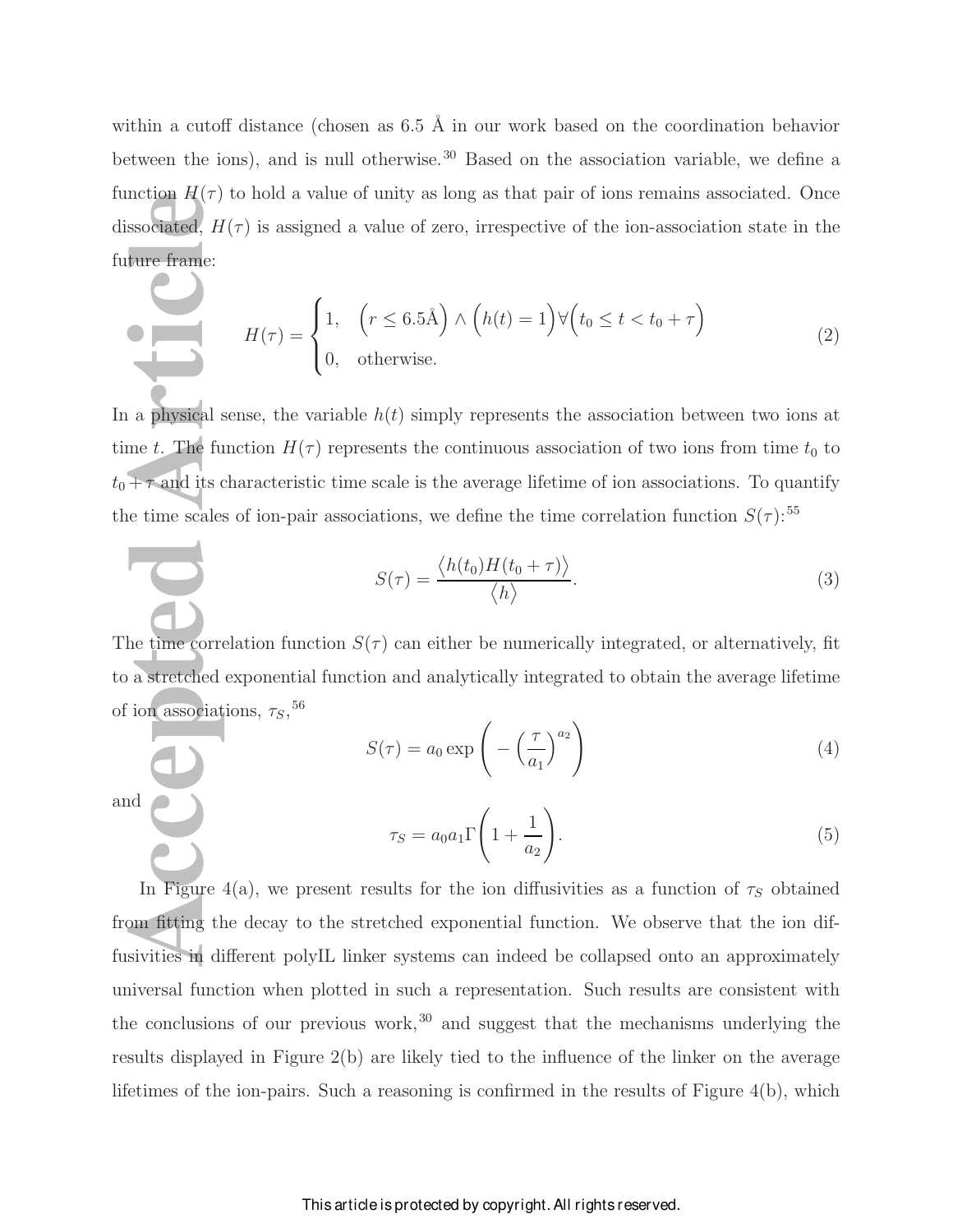

Figure 4: (a)Diffusivity of PF<sub>6</sub> as a function of  $\tau_S$  for different linker lengths l and temperature T; and (b) Average lifetime of ion pairs,  $\tau_s$ , as a function of linker length l and temperature T. The lines represent a guide to the eye.

explicitly displays the average lifetimes of the ion-pairs  $\tau<sub>S</sub>$  as a function of the linker length and temperature. Therein, it can be seen that with increasing linker length, there is a reduction in average lifetimes of the ion-associations  $\tau_s$  — a result which mirrors the behavior observed for the ion diffusivities (Figure  $2(a)$ ).

**Accepted Articles** 1<br> **Accepted Articles** 10<sup>-10</sup><br>
10<sup>-10</sup><br>
10<sup>-10</sup><br>
10<sup>-10</sup><br>
10<sup>-10</sup><br>
10<sup>-10</sup><br>
10<sup>-10</sup><br>
10<sup>-10</sup><br>
10<sup>-10</sup><br>
10<sup>-10</sup><br>
10<sup>-10</sup><br>
10<sup>-10</sup><br>
10<sup>-10</sup><br>
10<sup>-1</sup><br>
1<sub>7<sub>5</sub>(ns) <sup>10°</sup><br>
(a)<br>
(a)<br>
(a)<br>
(a)<br>
20-10<sup>-1</sup><br>
10<sup>-</sub></sup> Since the ion pair lifetimes are expected to be influenced by the number and rate of inter/intramolecular hopping events, we turn our attention to the latter characteristics and the influence of linker size upon such features.<sup>30</sup> For such an objective, we use a 1 ps time interval to collect the association variable  $h(t)$ , which changes from null to unity (or unity to null) when the  $PF_6^-$  ion becomes associated (dissociated) with a cation. We identified two categories of hopping events: intramolecular and intermolecular. Intramolecular hopping events characterize hopping motion of a PF<sup>-</sup> ion from monomer to monomer on the same polymer. In contrast, intermolecular hopping events represent PF<sub>6</sub> hopping among monomers of different polymers. Section II.D of the Supporting Information describes hopping events in detail, supplying exact definitions and special examples to ensure the reader's understanding.

In Figure 5 we present results depicting the number of intra- (denoted as  $N_1$ ) and intermolecular  $(N_2)$  hopping events as a function of the linker length and temperature. We observe that polyILs possessing longer linker segments exhibit a larger number of intermolec-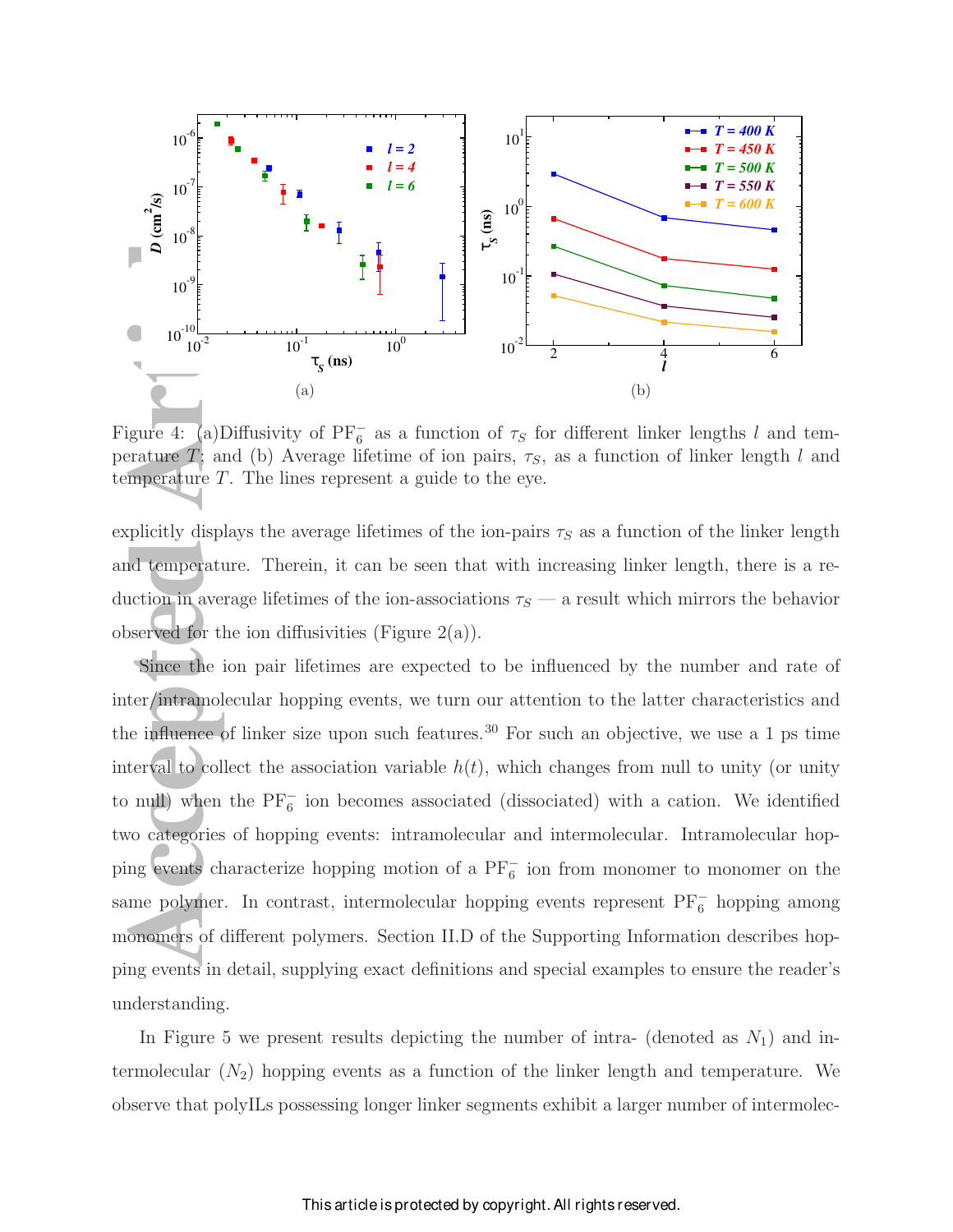

Figure 5: Frequency of intra (solid symbols,  $N_1$ ), inter (open symbols,  $N_2$ ) and total (no symbols) molecular hopping events per  $PF_6^-$  per ns. Lines represent a guide to the eye.

ular hopping events,  $N_2$ , and a smaller number of intramolecular events,  $N_1$ . Moreover, it can be seen that the total number of hopping events  $(N_1 + N_2)$  increases with increasing linker size. Together, the results indicate that the transition to longer linkers leads to a larger number of intermolecular-ion-hopping events, which lowers the average lifetimes of the ion associations and leads to higher ion mobilities.

**Access 1999**<br> **Access 1999**<br> **Access 1999**<br> **Access 1999**<br> **Access 1999**<br> **Access 1999**<br> **Access 1999**<br> **Access 1999**<br> **Access 1999**<br> **Access 1999**<br> **Access 1999**<br> **Access 1999**<br> **Access 1999**<br> **Access 1999**<br> **Access 1999** As a final step in the understanding of the ion mobility characteristics, we seek to identify the origin of the linker size's influence on the intermolecular hopping events. In this regard, we were inspired by the works of Annapureddy<sup>57</sup> and Salas-de la Cruz,<sup>26</sup> which pointed to the intermolecular separation distance of polymerized-ionic groups as an important length scale in ionic liquids.<sup>26</sup> To characterize such a measure, we compiled the average intermolecularnearest-neighbor distance between cationic centers-of-mass,  $d_p$ . The results are presented in Figure 6, wherein it can be seen that an increase in the linker size leads to a reduction in the intermolecular distance between cationic Im<sup>+</sup> groups,  $d_p$ .

The above results indicate that the influence of linker size on the intermolecular hopping events can be traced back to the role of the linkers in modulating  $d_p$ . More explicitly, an increase in the linker size of polyILs leads to more proximally located intermolecular cationic groups, which increases the frequency of intermolecular hopping events and the associated rate of ion pair hopping events. Such characteristics manifest macroscopically as enhanced  $PF_6^-$  mobilities (and conductivities).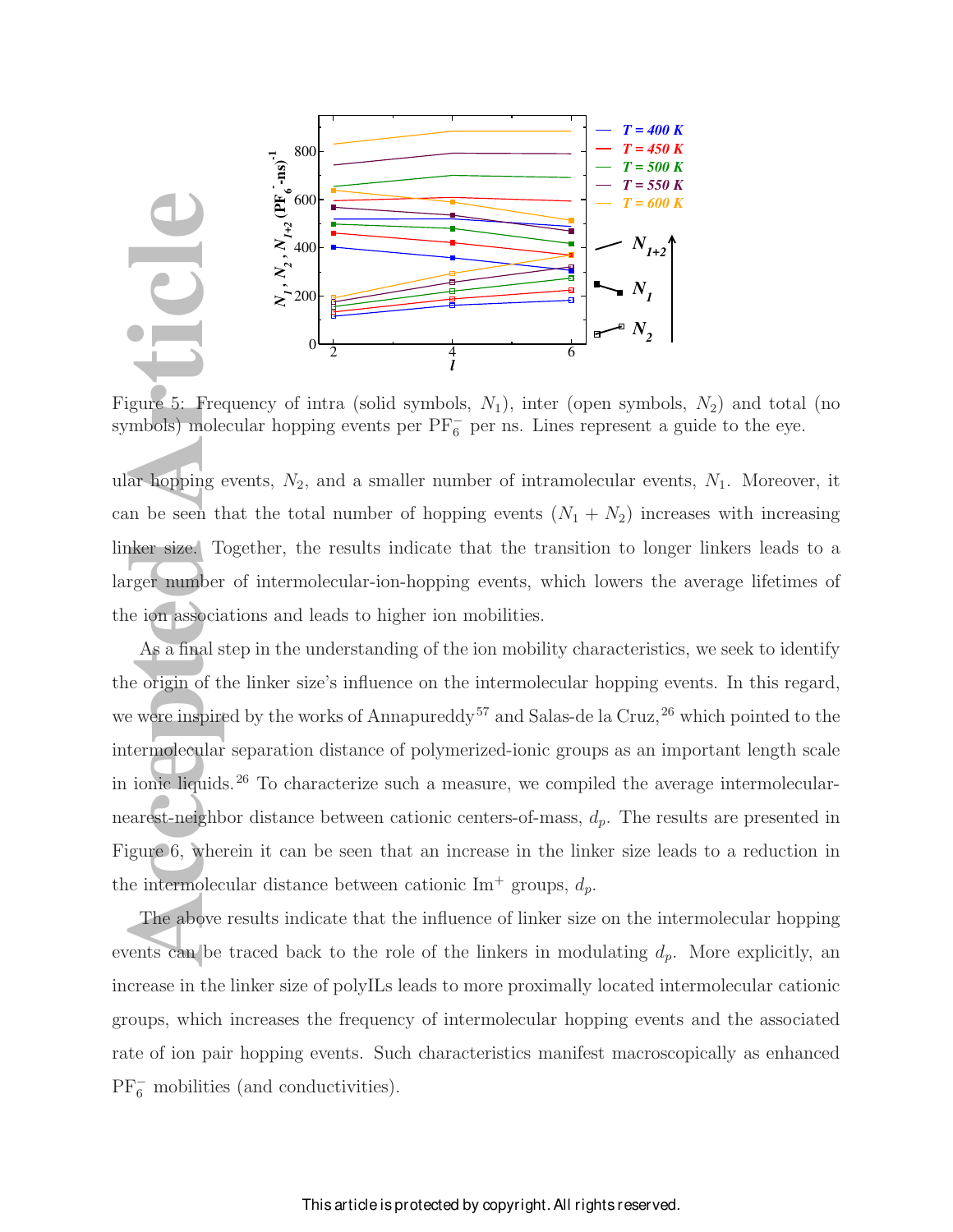

Figure 6: Average minimum intermolecular distance  $d_p$  between Im<sup>+</sup> as a function of the linker size l and temperature. The lines represent a guide to the eye.

**Acception 1997**<br> **Accept Article Article Article Article Article Article Article Article Article Article Article<br>
Article Article Article Schere Article Article Article Article Article Article Article Article Article Arti** We propose that our above finding is consistent with the (apparently) conflicting experimental observations of Salas-de la Cruz et al., who reported a decrease in conductivity with increasing length of the Group 1 alkyl side chain in Figure 1.<sup>26</sup> Our results showed a closer approach of cationic groups due to the increased length and flexibility of the Group-2 linker segment. In contrast, extending the Group 1 alkyl chain, such as in the work of Salasde la Cruz, is more likely to reduce the possibilities for cation rearrangement and increase the corresponding intercationic distances. Therefore, for situations where the Group-1 side chain length is increased, we expect the propensity for intermolecular hopping to be lowered, and the corresponding rates of ion pair hopping events to become slower. In turn, such characteristics are expected to manifest in lower ion mobilities as noted in the experiments.<sup>26</sup>

In summary, this study probed the effects and mechanisms underlying changes in monomer linker length on the transport properties of polyILs using atomistic simulations. Our simulation results were consistent with experimental observations that an increase in the linker length leads to a corresponding enhancement in anion mobilities. We rationalized our results and related experimental observations by demonstrating that ion motion in such systems proceeds primarily through intra- and intermolecular hopping. Moreover, an increase in the linker length was shown to increase the propensity for intermolecular ion hopping through the influence of the former upon the intermolecular cationic distances. The results of our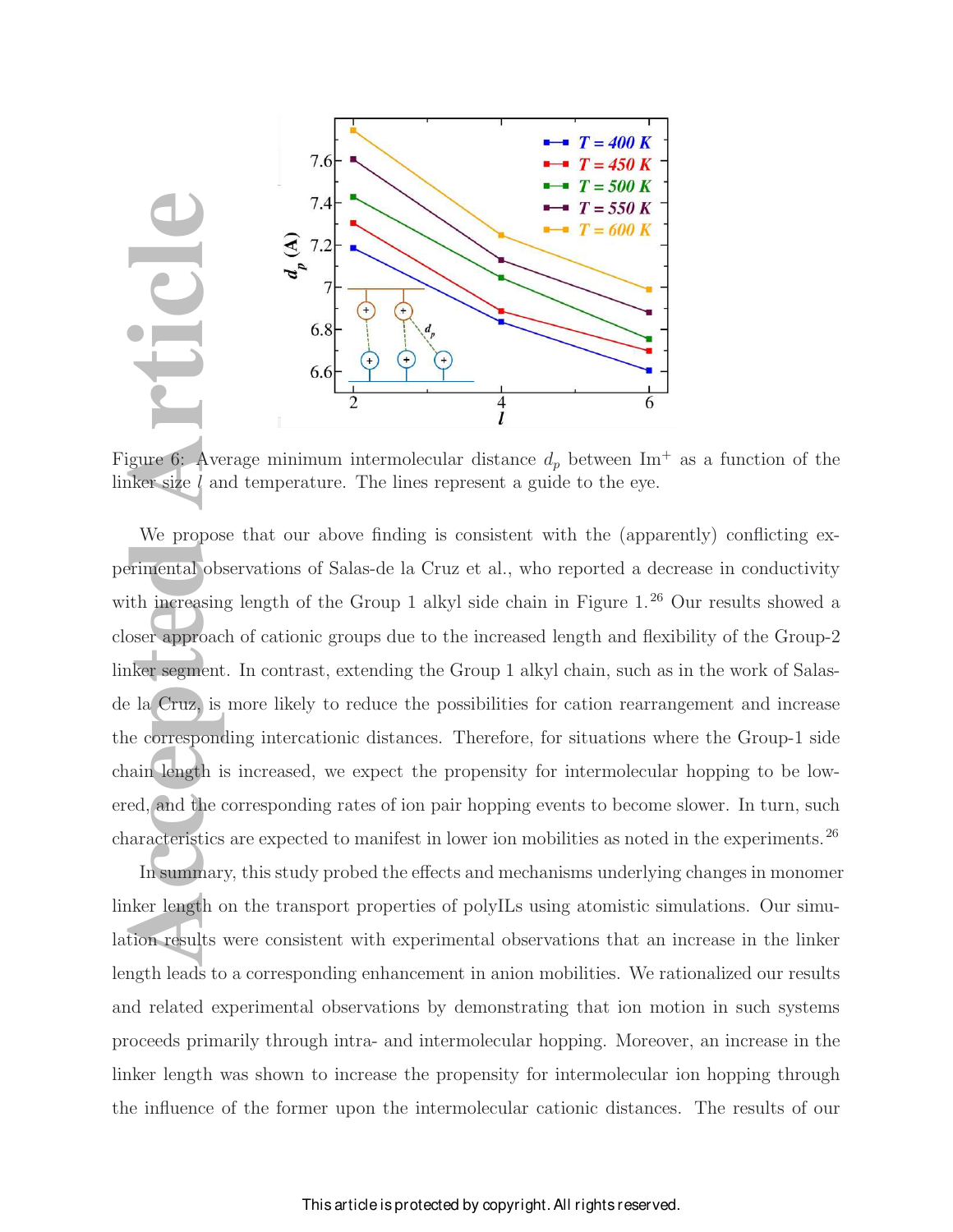study highlight the intermolecular cationic distances as a novel physicochemical parameter, which can be tuned to influence the ion transport characteristics of polymerized ionic liquid membranes.

### ACKNOWLEDGMENTS

EXANOWLEDG<br>
he authors ackne<br>
Texas at Austi<br>
sults reported w<br>
Melch Foundate<br>
Donors of the<br> **References**<br>
J. J. Tarascon, J.<br>
2. J. Song, Y. W<br>
3. M. Marcinek, Marczewska, (2015)<br>
4. M. Watanabe<br>
5. Y. Lin, J. Li, J. Li The authors acknowledge the Texas Advanced Computing Center (TACC) at The University of Texas at Austin for providing computing resources that have contributed to the research results reported within this paper. We acknowledge funding in part by grants from the Robert A. Welch Foundation (Grant F1599), the National Science Foundation (DMR-1306844), and the Donors of the American Chemical Society Petroleum Research Fund (56715-ND9).

## References

- 1. J. Tarascon, Nature 414, 359 (2001).
- 2. J. Song, Y. Wang, and C. Wan, Journal of Power Sources 77, 183 (1999).
- 3. M. Marcinek, J. Syzdek, M. Marczewski, M. Piszcz, L. Niedzicki, M. Kalita, A. Plewa-Marczewska, A. Bitner, P. Wieczorek, T. Trzeciak, et al., Solid State Ionics 276, 107  $(2015)$ .
- 4. M. Watanabe, Y. Suzuki, and A. Nishimoto, Electrochimica Acta 45, 1187 (2000).
- 5. Y. Lin, J. Li, Y. Lai, C. Yuan, Y. Cheng, and J. Liu, RSC Advances 3, 10722 (2013).
- 6. R. C. Agrawal and G. P. Pandey, Journal of Physics D: Applied Physics 41, 223001 (2008).
- 7. A. M. Christie, S. J. Lilley, E. Staunton, Y. Andreev, and P. G. Bruce, Nature 433, 50  $(2005).$
- 8. G. Jaffe? and J. A. Rider, ' 20, 1071 (1952).
- 9. J. R. Macdonald, Physical Review 92, 4 (1953).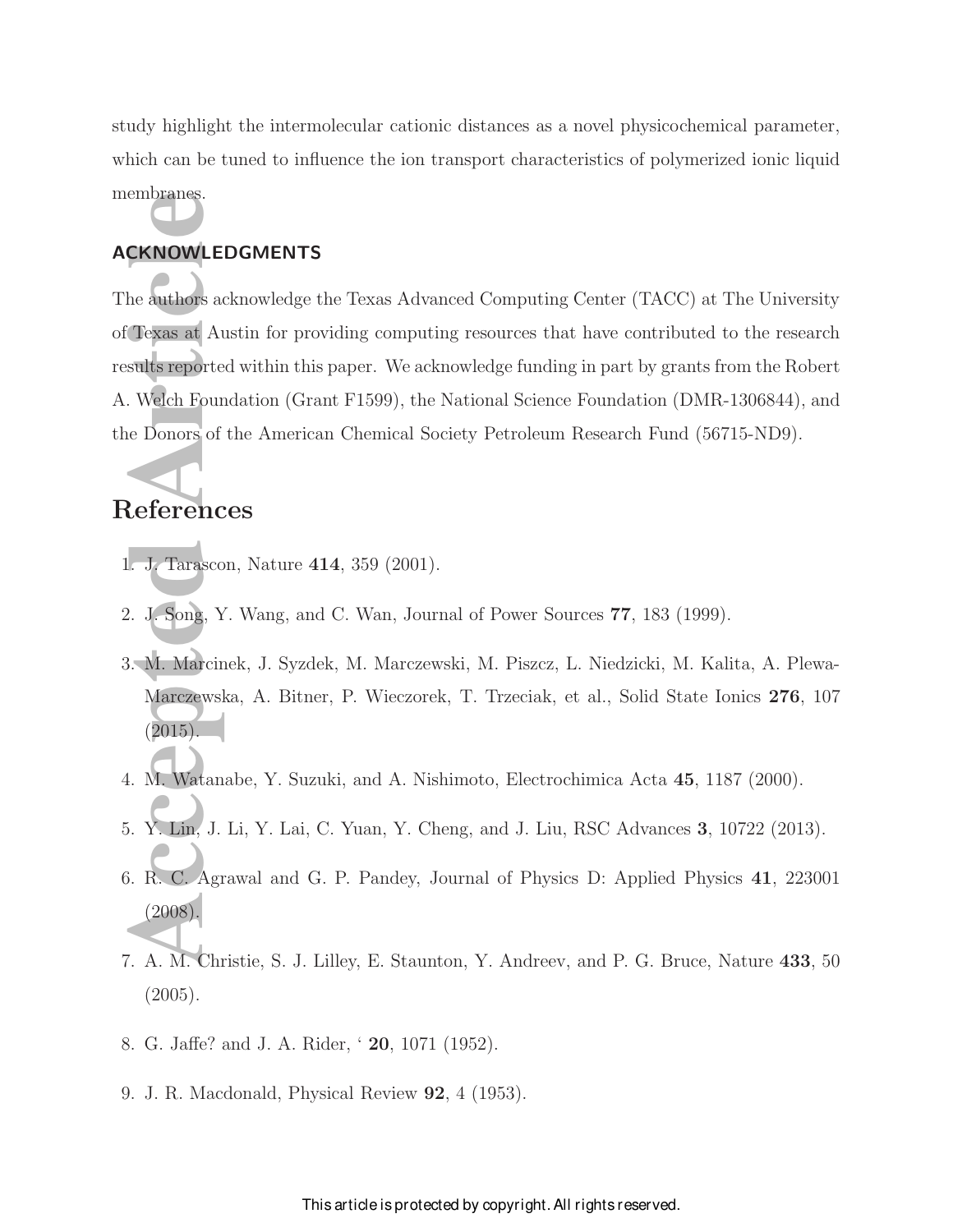- 0. J. R. Macdonald, The Journal of Chemical Physics 61, 3977 (1974).
- 1. R. J. Klein, S. Zhang, S. Dou, B. H. Jones, R. H. Colby, and J. Runt, Journal of Chemical Physics 124, 144903 (2006).
- 2. K.-J. Lin, K. Li, and J. K. Maranas, RSC Advances 3, 1564 (2013).
- 3. X. G. Sun, C. L. Reeder, and J. B. Kerr, Macromolecules 37, 2219 (2004).
- 4. H. Markusson, H. Tokuda, M. Watanabe, P. Johansson, and P. Jacobsson, Polymer 45, 9057 (2004).
- Physics 124,<br>
2. K.-J. Lin, K.<br>
3. X. G. Sun, C<br>
4. H. Markussor<br>
9057 (2004).<br>
5. K. Lu, J. F. 1<br>
978 (2014).<br>
5. M. Armand, 8, 621 (2009)<br>
7. P. J. Griffin, A. P. Sokolov<br>
3. H. Ohno, Bul<br>
9. H. Ohno, Bul<br>
9. H. Ohno, Bu 5. K. Lu, J. F. Rudzinski, W. G. Noid, S. T. Milner, and J. K. Maranas, Soft Matter 10, 978 (2014).
- 6. M. Armand, F. Endres, D. R. MacFarlane, H. Ohno, and B. Scrosati, Nature Materials 8, 621 (2009).
- 7. P. J. Griffin, Y. Wang, A. P. Holt, A. P. Sokolov, P. J. Griffin, Y. Wang, A. P. Holt, and A. P. Sokolov, Journal of Chemical Physics 144, 151104 (2016).
- 8. H. Ohno, Bulletin of the Chemical Society of Japan 79, 1665 (2006).
- 9. H. Ohno and K. Ito, Chemistry Letters 27, 751 (1998).
- 0. H. Ohno, Electrochimica Acta 46, 1407 (2001).
- 1. O. Green, S. Grubjesic, S. Lee, and M. A. Firestone, Journal of Macromolecular Science R , Part C: Polymer Reviews 49, 339 (2009).
- 2. D. Mecerreyes, Progress in Polymer Science (Oxford) 36, 1629 (2011).
- 3. K.-J. Lin and J. K. Maranas, Physical chemistry chemical physics : PCCP 15, 16143 (2013).
- 4. Y. Ye and Y. A. Elabd, Polymer 52, 1309 (2011).
- 5. M. Lee, U. H. Choi, R. H. Colby, and H. W. Gibson, Chemistry of Materials 22, 5814 (2010).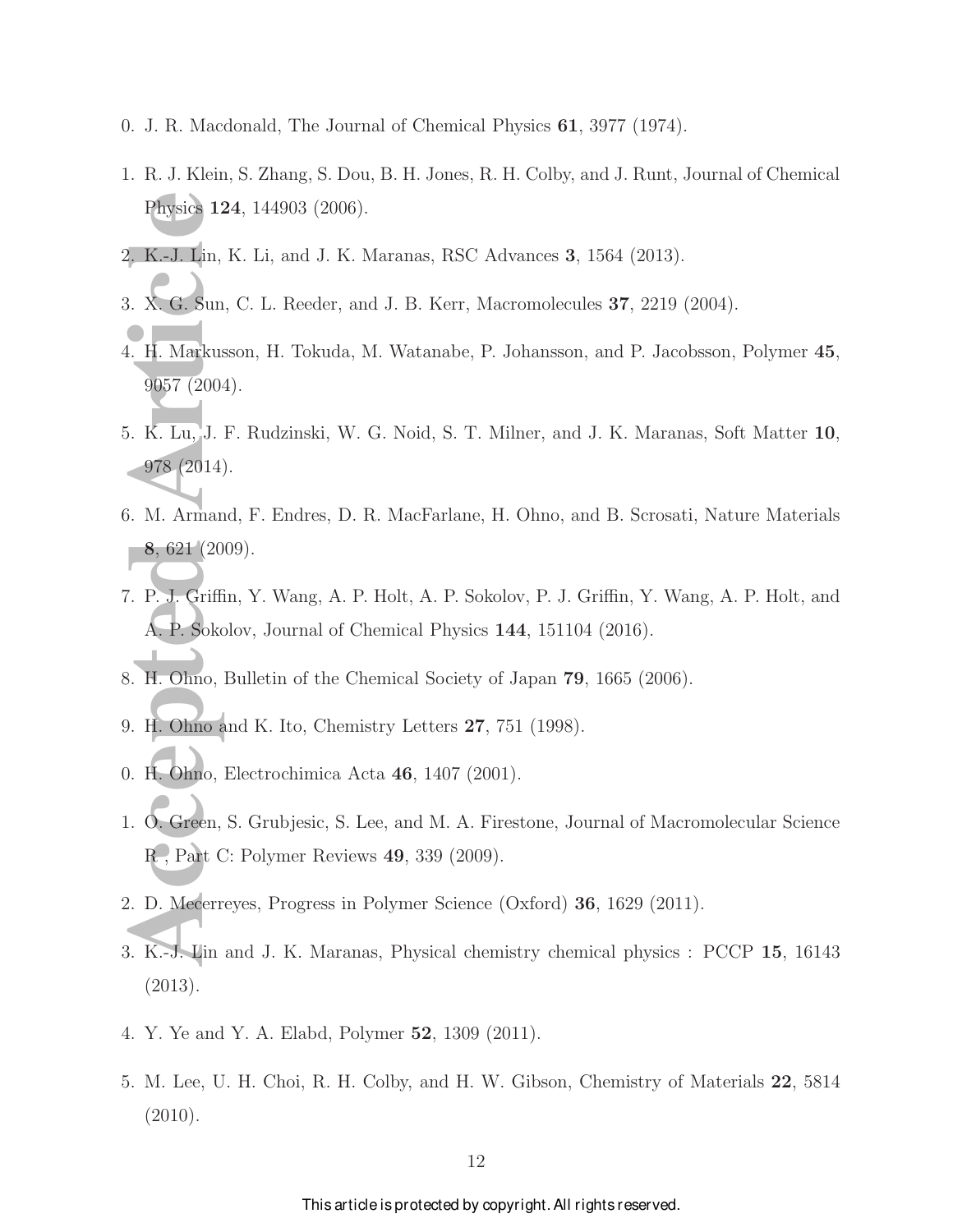- 6. D. Salas-de-la Cruz, M. D. Green, Y. Ye, Y. A. Elabd, T. E. Long, and K. I. Winey, Journal of Polymer Science Part B: Polymer Physics 50, 338 (2012).
- 7. U. H. Choi, A. Mittal, T. L. Price, M. Lee, H. W. Gibson, J. Runt, and R. H. Colby, Electrochimica Acta 175, 55 (2015).
- 8. U. H. Choi, Y. Ye, D. Salas De La Cruz, W. Liu, K. I. Winey, Y. A. Elabd, J. Runt, and R. H. Colby, Macromolecules 47, 777 (2014).
- 1. U. H. Choi, 1<br>
Electrochimic<br>
3. U. H. Choi, 1<br>
and R. H. Co<br>
1. C. Gutel, 8<br>
http://dx.d<br>
http://dx.d<br>
1. S. Moguramp<br>
1996).<br>
2. S. V. Sambas<br>
1038 (2009).<br>
3. M. Frisch, G. V. Barone, B<br>
4. J. M. Wang, Chem. 25, 11<br> 9. V. Delhorbe, D. Bresser, H. Mendil-Jakani, P. Rannou, L. Bernard, T. Gutel, S. Lyonnard, and L. Picard, Macromolecules 0, In press (2017), http://dx.doi.org/10.1021/acs.macromol.7b00197.
- 0. S. Mogurampelly, J. R. Keith, and V. Ganesan, J. Am. Chem. Soc. 139, 9511 (2017).
- 1. W. L. Jorgensen, D. S. Maxwell, and J. Tirado-Rives, J. Am. Chem. Soc. 118, 11225 (1996).
- 2. S. V. Sambasivarao and O. Acevedo, Journal of Chemical Theory and Computation 5, 1038 (2009).
- 3. M. Frisch, G. Trucks, H. Schlegel, G. Scuseria, M. Robb, J. Cheeseman, G. Scalmani, V. Barone, B. Mennucci, and G. Peterson, Gaussian 09 (2009).
- 4. J. M. Wang, R. M. Wolf, J. W. Caldwell, P. a. Kollman, and D. a. Case, J. Comput. Chem. 25, 1157 (2004).
- 5. J. Wang, W. Wang, P. A. Kollman, and D. A. Case, Journal of Molecular Graphics and Modelling 25, 247 (2006).
- 6. S. Plimpton, Journal of Computational Physics 117, 1 (1995).
- 7. L. Martinez, R. Andrade, E. Birgin, and J. Martinez, Journal of computational chemistry 30, 2157 (2009).
- 8. R. Hockney and J. Eastwood, Computer Simulation Using Particles (CRC Press, 1988), ISBN 9780852743928.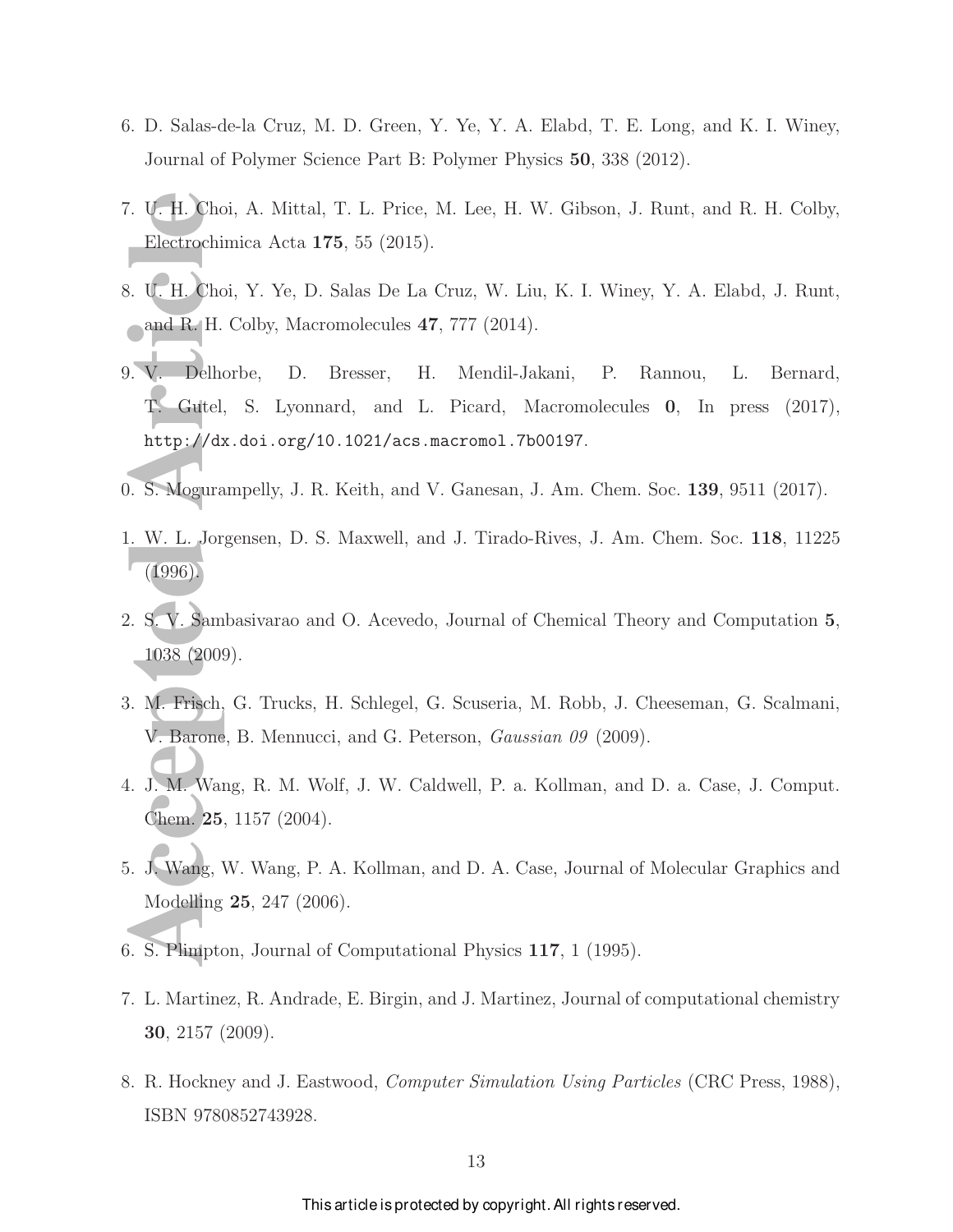- 9. S. Plimpton, R. Pollock, and M. J. Stevens, in Proceedings of the Eighth Siam Conference on Parallel Processing for Scientific Computing (1997), pp. 1–13.
- 0. W. Shinoda, M. Shiga, and M. Mikami, Physical Review B Condensed Matter and Materials Physics 69 (2004).
- 1. G. J. Martyna, D. J. Tobias, and M. L. Klein, The Journal of Chemical Physics 101,  $\sim$  4177 (1994).
- 2. M. Parrinello and A. Rahman, Journal of Applied Physics 52, 7182 (1981).
- 1. W. Shinoda,<br>
Materials Phy<br>
1. G. J. Martyn<br>
1177 (1994).<br>
2. M. Parrinello<br>
3. M. E. Tucker<br>
Journal of Ph<br>
1. K. Nakamura<br>
5. K. Nakamura<br>
5. K. Nakamura<br>
5. K. Nakamura<br>
5. K. Nakamura<br>
5. K. Nakamura<br>
5. K. Nakamura 3. M. E. Tuckerman, J. Alejandre, R. López-Rendón, A. L. Jochim, and G. J. Martyna, Journal of Physics A: Mathematical and General 39, 5629 (2006).
- 4. K. Nakamura, T. Saiwaki, and K. Fukao, Macromolecules 43, 6092 (2010).
- 5. K. Nakamura, K. Fukao, and T. Inoue, Macromolecules 45, 3850 (2012).
- 6. L. M. Hall, M. E. Seitz, K. I. Winey, K. L. Opper, K. B. Wagener, M. J. Stevens, and A. L. Frischknecht, Journal of the American Chemical Society 134, 574 (2012).
- 7. L. M. Hall, M. J. Stevens, and A. L. Frischknecht, Physical Review Letters 106, 127801  $(2011).$
- 8. M. V. O'Reilly, H. Masser, D. R. King, P. C. Painter, R. H. Colby, K. I. Winey, and J. Runt, Polymer (United Kingdom) 59, 133 (2015).
- 9. D. S. Bolintineanu, M. J. Stevens, and A. L. Frischknecht, Macromolecules 46, 5381 (2013).
- 0. C. F. Buitrago, D. S. Bolintineanu, M. E. Seitz, K. L. Opper, K. B. Wagener, M. J. Stevens, A. L. Frischknecht, and K. I. Winey, Macromolecules 48, 1210 (2015).
- 1. H. Liu and S. J. Paddison, ACS Macro Letters 5, 537 (2016).
- 2. K. Kimura, J. Motomatsu, and Y. Tominaga, The Journal of Physical Chemistry C 120, 1238512391 (2016).